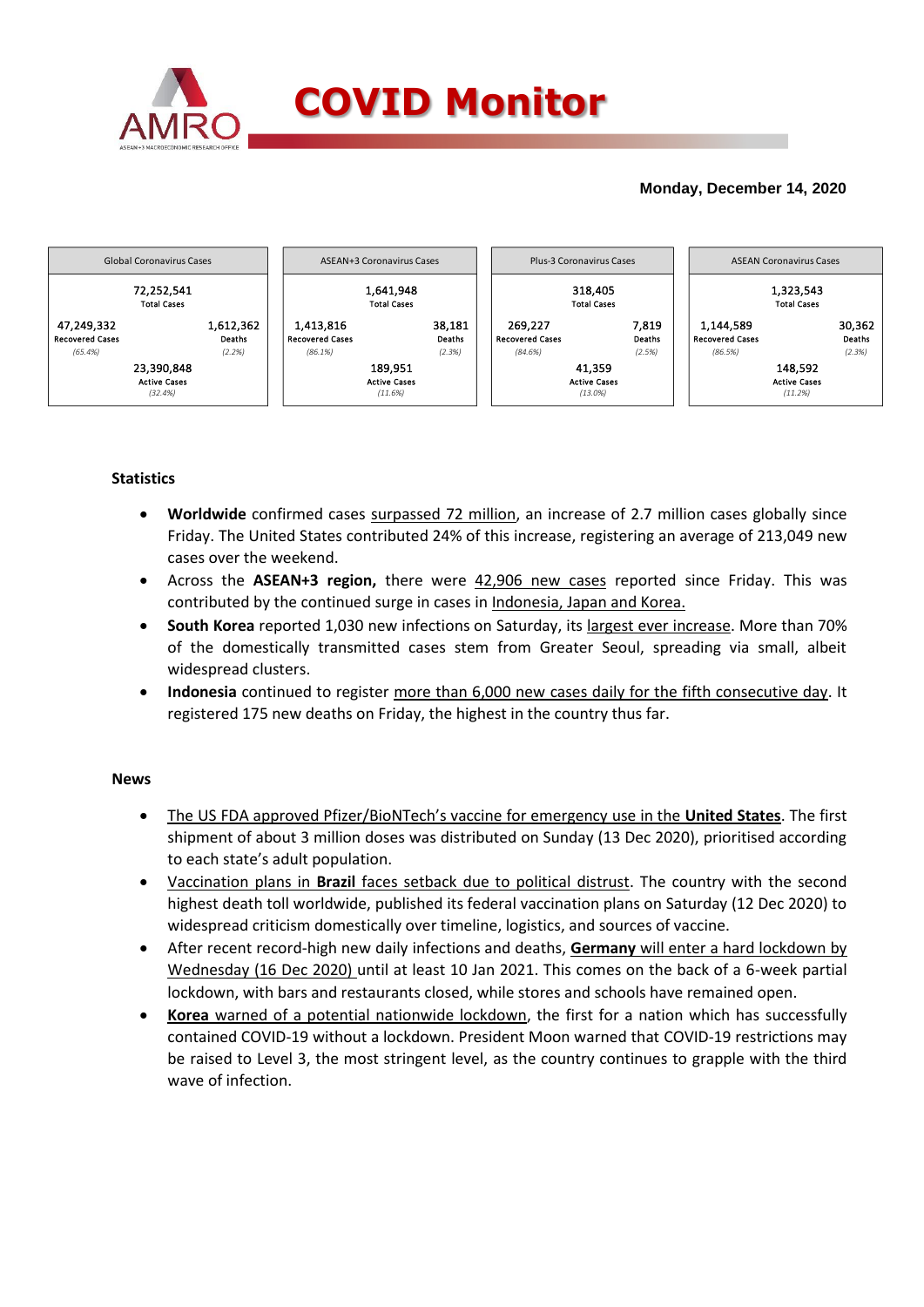

#### Overview of Confirmed COVID-19 Cases

| Economy              | <b>Total</b><br>Cases | Cases per 1M<br>Population | <b>New</b><br>Cases | <b>New Cases per</b><br>1M Pop. | <b>New Cases</b><br>$(7-day \, avg)^3$ | <b>∆New Cases</b>  | ∆% New<br>Cases          | <b>Total</b><br><b>Deaths</b> | <b>New</b><br><b>Deaths</b> | <b>Fatality</b><br><b>Rate (%)</b> | <b>Total</b><br><b>Recovered</b> | Recovery<br><b>Rate (%)</b> | Active<br>Cases | <b>Resolved cases</b><br>$(96)^2$ |
|----------------------|-----------------------|----------------------------|---------------------|---------------------------------|----------------------------------------|--------------------|--------------------------|-------------------------------|-----------------------------|------------------------------------|----------------------------------|-----------------------------|-----------------|-----------------------------------|
| Global               | 72,252,541            |                            | 547,656             |                                 |                                        | $-75,655$          | 0.8                      | 1,612,362                     | 7,345                       | 2.2                                | 47,249,332                       | 65.4                        | 23,390,848      | 67.6                              |
| ASEAN+3              | 1,641,948             |                            | 12,847              |                                 |                                        | $-2,238$           | 0.8                      | 38,181                        | 224                         | 2.3                                | 1,413,816                        | 86.1                        | 189,951         | 67.6                              |
| Plus-3               | 318,405               |                            | 3,196               |                                 |                                        | $-889$             | 1.0                      | 7,819                         | 28                          | 2.5                                | 269,227                          | 84.6                        | 41,359          | 88.4                              |
| <b>ASEAN</b>         | 1,323,543             |                            | 9,651               |                                 |                                        | $-1,349$           | 0.7                      | 30,362                        | 196                         | 2.3                                | 1,144,589                        | 86.5                        | 148,592         | 87.8                              |
|                      |                       |                            |                     |                                 |                                        |                    |                          |                               |                             |                                    |                                  |                             |                 |                                   |
| China                | 86,741                | 62                         | 16                  | 0.0                             |                                        | -8                 | 0.0                      | 4,634                         | $\mathbf 0$                 | 5.3                                | 81,793                           | 94.3                        | 314             | 99.6                              |
| Hong Kong, China     | 7,541                 | 988                        | 95                  | 12.4                            |                                        | 26                 | 1.3                      | 117                           | $\overline{2}$              | 1.6                                | 6,202                            | 82.2                        | 1,222           | 83.8                              |
| Japan                | 180,639               | 1,436                      | 2,367               | 18.8                            |                                        | $-595$             | 1.3                      | 2,481                         | 19                          | 1.4                                | 149,130                          | 82.6                        | 29,028          | 83.9                              |
| Korea                | 43,484                | 835                        | 718                 | 13.8                            |                                        | $-312$             | 1.7                      | 587                           | $\overline{7}$              | 1.3                                | 32,102                           | 73.8                        | 10,795          | 75.2                              |
|                      |                       |                            |                     |                                 |                                        |                    |                          |                               |                             |                                    |                                  |                             |                 |                                   |
| Indonesia            | 617,820               | 2,289                      | 6,189               | 22.9                            |                                        | $-199$             | 1.0                      | 18,819                        | 166                         | 3.0                                | 505,836                          | 81.9                        | 93,165          | 84.9                              |
| Malaysia             | 83,475                | 2,513                      | 1,229               | 37.0                            |                                        | $-708$             | 1.5                      | 415                           | 4                           | 0.5                                | 69,393                           | 83.1                        | 13,667          | 83.6                              |
| Philippines          | 449,400               | 4,084                      | 1,069               | 9.7                             |                                        | $-223$             | 0.2                      | 8,733                         | $\overline{3}$              | 1.9                                | 418,687                          | 93.2                        | 21,980          | 95.1                              |
| Singapore            | 58,320                | 10,228                     | $\overline{7}$      | 1.2                             |                                        | $^{\rm -1}$        | $0.0\,$                  | 29                            | $\mathbf 0$                 | 0.0                                | 58,208                           | 99.8                        | 83              | 99.9                              |
| Thailand             | 4,237                 | 62                         | 28                  | 0.4                             |                                        | $11\,$             | 0.7                      | 60                            | 0                           | 1.4                                | 3,940                            | 93.0                        | 237             | 94.4                              |
|                      |                       |                            |                     |                                 |                                        |                    |                          |                               |                             |                                    |                                  |                             |                 |                                   |
| Brunei Darussalam    | 152                   | 337                        | 0                   | 0.0                             |                                        | 0                  | 0.0                      | 3                             | 0                           | 2.0                                | 147                              | 96.7                        | $\overline{2}$  | 98.7                              |
| Cambodia             | 359                   | 21                         | 0                   | 0.0                             |                                        | $-2$               | 0.0                      | $\mathbf 0$                   | 0                           | 0.0                                | 309                              | 86.1                        | 50              | 86.1                              |
| Lao PDR              | 41                    | $\sqrt{6}$                 | $\Omega$            | 0.0                             |                                        | $\mathbf 0$        | $0.0\,$                  | $\mathbf 0$                   | $\mathbf 0$                 | 0.0                                | 33                               | 80.5                        | 8               | 80.5                              |
| Myanmar              | 108,342               | 2,030                      | 1,127               | 21.1                            |                                        | $-225$             | 1.1                      | 2268                          | 23                          | 2.1                                | 86795                            | 80.1                        | 19,279          | 82.2                              |
| Vietnam              | 1,397                 | 14                         | $\overline{2}$      | 0.0                             |                                        | $-2$               | 0.1                      | 35                            | $\mathbf 0$                 | 2.5                                | 1,241                            | 88.8                        | 121             | 91.3                              |
| Belgium              | 608,137               | 52,803                     | 4,978               | 432.2                           |                                        | 2,216              | 0.8                      | 17,951                        | 159                         | 3.0                                |                                  |                             |                 |                                   |
|                      | 2,374,152             | 36,529                     | 25,357              | 390.1                           |                                        | 25,357             | $1.1$                    | 57,554                        | 344                         | 2.4                                |                                  |                             |                 |                                   |
| France               | 1,350,810             |                            | 14,709              | 177.3                           |                                        | $-7,083$           | 1.1                      | 22,106                        | 206                         | 1.6                                | 990,707                          | 73.3                        | 337,997         | 75.0                              |
| Germany              |                       | 16,279                     |                     | 297.8                           |                                        |                    |                          |                               |                             |                                    |                                  |                             |                 |                                   |
| Italy                | 1,843,712             | 30,610                     | 17,937              |                                 |                                        | $-1,965$<br>10,884 | $1.0$                    | 64,520                        | 484                         | 3.5                                | 1,093,161<br>÷                   | 59.3<br>$\sim$              | 686,031         | 62.8<br>$\sim$                    |
| Netherlands          | 623,567               | 36,084                     | 19,964              | 1,155.3                         |                                        | $\mathbf 0$        | 3.3                      | 10,134                        | 115<br>$\Omega$             | 1.6                                |                                  | 8.7                         | 53,521          | 96.9                              |
| Spain                | 1,730,575             | 36,926                     |                     | 0.0                             |                                        |                    | $\overline{\phantom{a}}$ | 47,624                        |                             | 2.8                                | 150,376                          |                             |                 |                                   |
| Switzerland          | 373,831               | 43,232                     |                     | 0.0                             |                                        | $\mathbf 0$        | $\overline{\phantom{a}}$ | 5,985                         | 9                           | 1.6                                | 291,500                          | 78.0                        | 76,346          | 79.6                              |
| United Kingdom       | 1,854,490             | 27,574                     | 23,534              | 349.9                           |                                        | 2,033              | 1.3                      | 64,267                        | 241                         | 3.5                                |                                  | $\overline{\phantom{a}}$    |                 | $\overline{\phantom{a}}$          |
| Brazil               | 6,901,952             | 32,652                     | 21,825              | 103.3                           | mw                                     | $-22,075$          | 0.3                      | 181,402                       | 279                         | 2.6                                | 6,138,349                        | 88.9                        | 582,201         | 91.6                              |
| Canada               | 464,443               | 12,282                     | 5,916               | 156.4                           |                                        | $-68$              | 1.3                      | 13,451                        | 84                          | 2.9                                | 378,653                          | 81.5                        | 72,339          | 84.4                              |
| Argentina            | 1,498,160             | 32,890                     | 3,558               | 78.1                            |                                        | $-1,716$           | 0.2                      | 40,766                        | 98                          | 2.7                                | 1,335,317                        | 89.1                        | 122,077         | 91.9                              |
| Mexico               | 1,250,044             | 9,836                      | 8,608               | 67.7                            |                                        | $-3,449$           | 0.7                      | 113,953                       | 249                         | 9.1                                | 918,681                          | 73.5                        | 217,410         | 82.6                              |
| Peru                 | 980,943               | 29,885                     | $\mathbf 0$         | 0.0                             |                                        | $-1,832$           | 0.0                      | 36,544                        | 0                           | 3.7                                | 916,335                          | 93.4                        | 28,064          | 97.1                              |
| <b>United States</b> | 16,181,805            | 48,880                     | 190,212             | 574.6                           |                                        | $-28,577$          | $1.2\,$                  | 297,756                       | 1,344                       | 1.8                                | 6,298,082                        | 38.9                        | 9,585,967       | 40.8                              |
|                      |                       |                            |                     |                                 |                                        |                    |                          |                               |                             |                                    |                                  |                             |                 |                                   |
| Australia            | 28,037                | 1,079                      | $\overline{7}$      | 0.3                             |                                        | $\overline{2}$     | 0.0                      | 908                           | $\mathbf 0$                 | 3.2                                | 25,676                           | 91.6                        | 1,453           | 94.8                              |
| India                | 9,884,100             | 7,217                      | 27,071              | 19.8                            |                                        | $-3,183$           | 0.3                      | 143,355                       | 336                         | 1.5                                | 9,388,159                        | 95.0                        | 352,586         | 96.4                              |
| Iran                 | 1,108,269             | 13,170                     | 7,451               | 88.5                            |                                        | $-960$             | 0.7                      | 52,196                        | 247                         | 4.7                                | 812,270                          | 73.3                        | 243,803         | 78.0                              |
| Russia               | 2,629,699             | 17,936                     | 27,651              | 188.6                           |                                        | $-78$              | 1.1                      | 46,404                        | 481                         | 1.8                                | 2,086,887                        | 79.4                        | 496,408         | 81.1                              |
| Saudi Arabia         | 359,888               | 10,352                     | 139                 | 4.0                             |                                        | $-27$              | $0.0\,$                  | 6,048                         | 12                          | 1.7                                | 350,549                          | 97.4                        | 3,291           | 99.1                              |
| South Africa         | 860,964               | 14,417                     | 7,999               | 133.9                           |                                        | 117                | 0.9                      | 23,276                        | 170                         | 2.7                                | 761,011                          | 88.4                        | 76,677          | 91.1                              |
|                      |                       |                            |                     |                                 |                                        |                    |                          |                               |                             |                                    |                                  |                             |                 |                                   |

Source: Haver Analytics, sourced from Johns Hopkins University; AMRO staff calculations.<br>Notes: New cases since previous day. ∆% refers to percentage change since previous day. Fatality rate measured as deaths per confirme

Data as of 13/12/2020